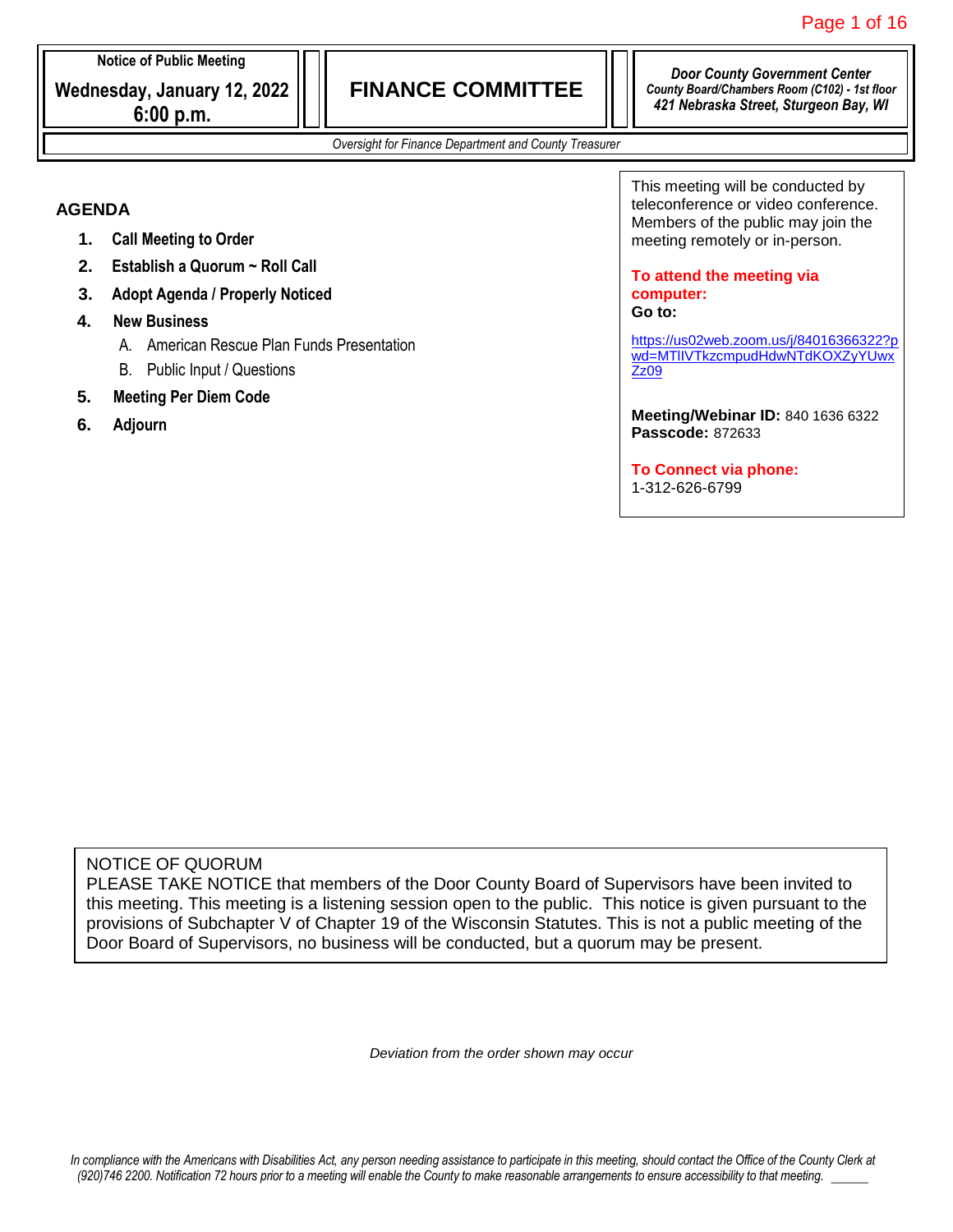

# AMERICAN RESCUE PLAN ACT (ARPA)

Coronavirus State and Local Fiscal Recovery Funds ("SLFRF")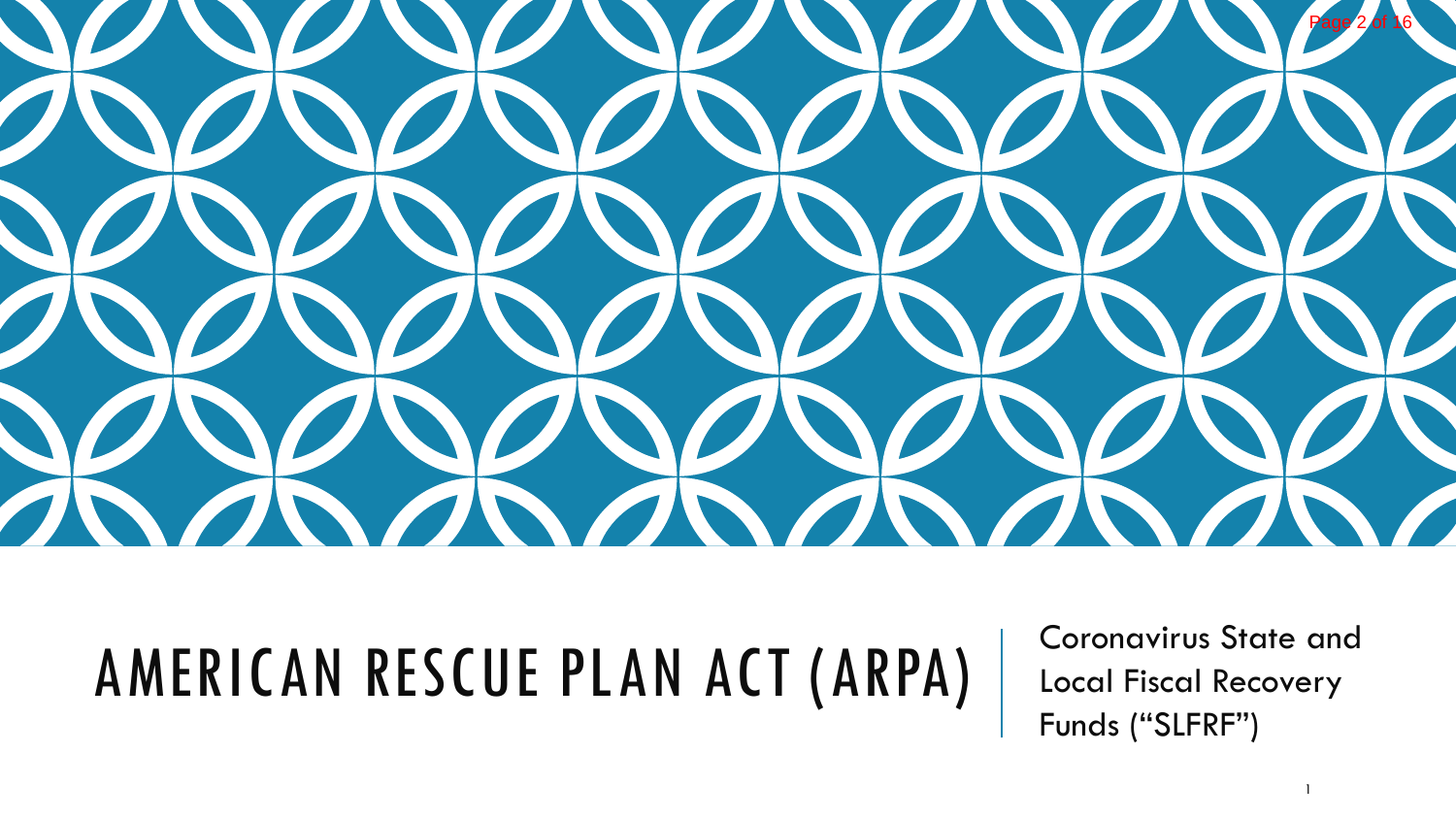#### GENERAL INFORMATION

On March 11, 2021, the American Rescue Plan Act was signed into law, and established the Coronavirus State and Local Fiscal Recovery Funds ("SLFRF") program.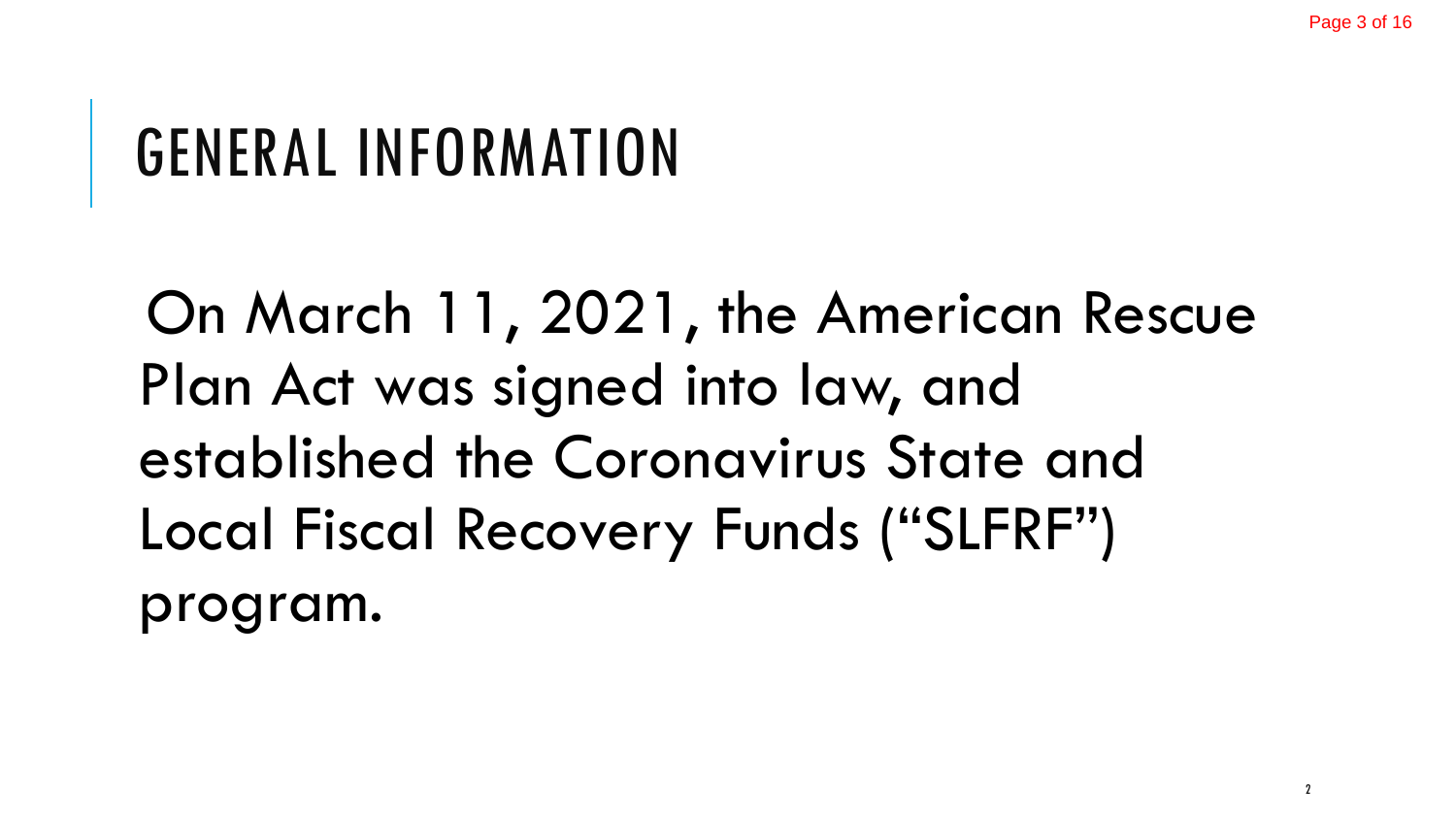#### GENERAL INFORMATION

This program is intended to provide support to State, territorial, local, and Tribal governments in responding to the economic and public health impacts of COVID-19 and in their efforts to contain impacts on their communities, residents, and businesses.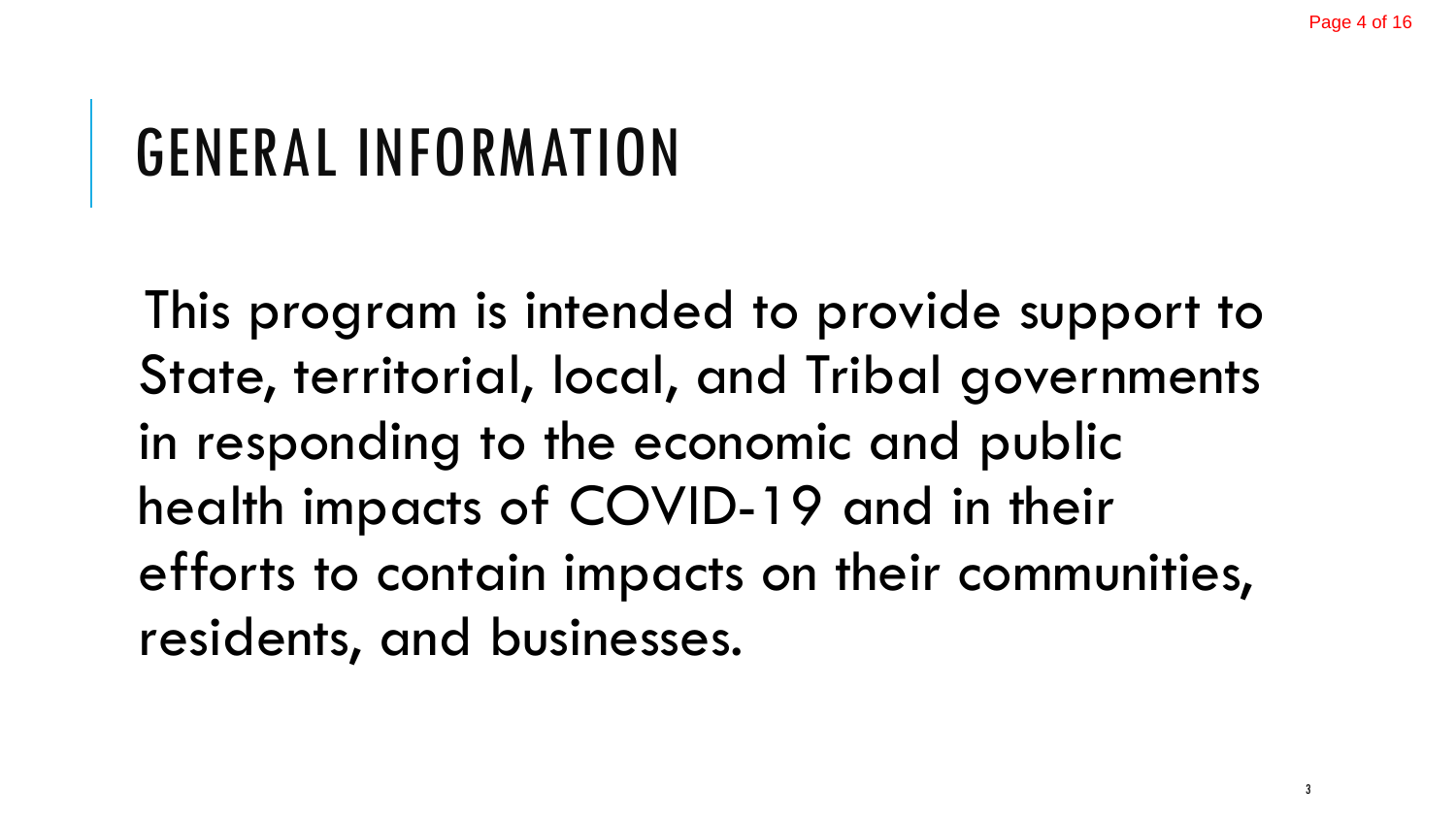#### DOOR COUNTY AWARD

- •The County of Door was awarded a total of \$5,374,185 in SLFRF funds.
- •The County received one payment of \$2,687,092.50 in May of 2021, and expects to receive the balance of the award in 2022.
- •These funds are currently being held in the Associated Bank Trust Account Money Market Account.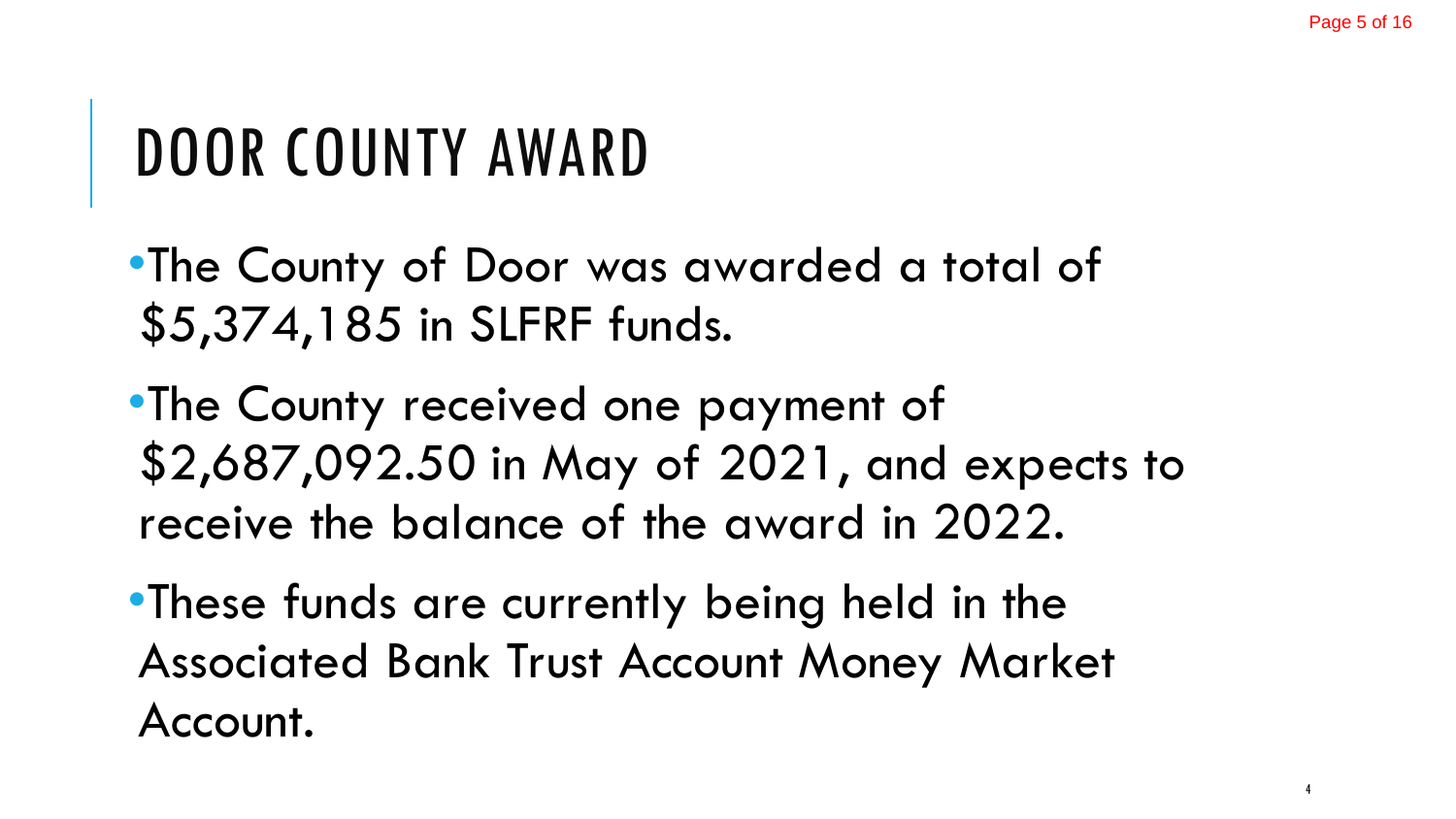#### STATUTORY ELIGIBLE USES

The organization has substantial discretion to use the award funds in ways that best suit the needs of the constituents, as long as such use fits into one of the following four statutory categories: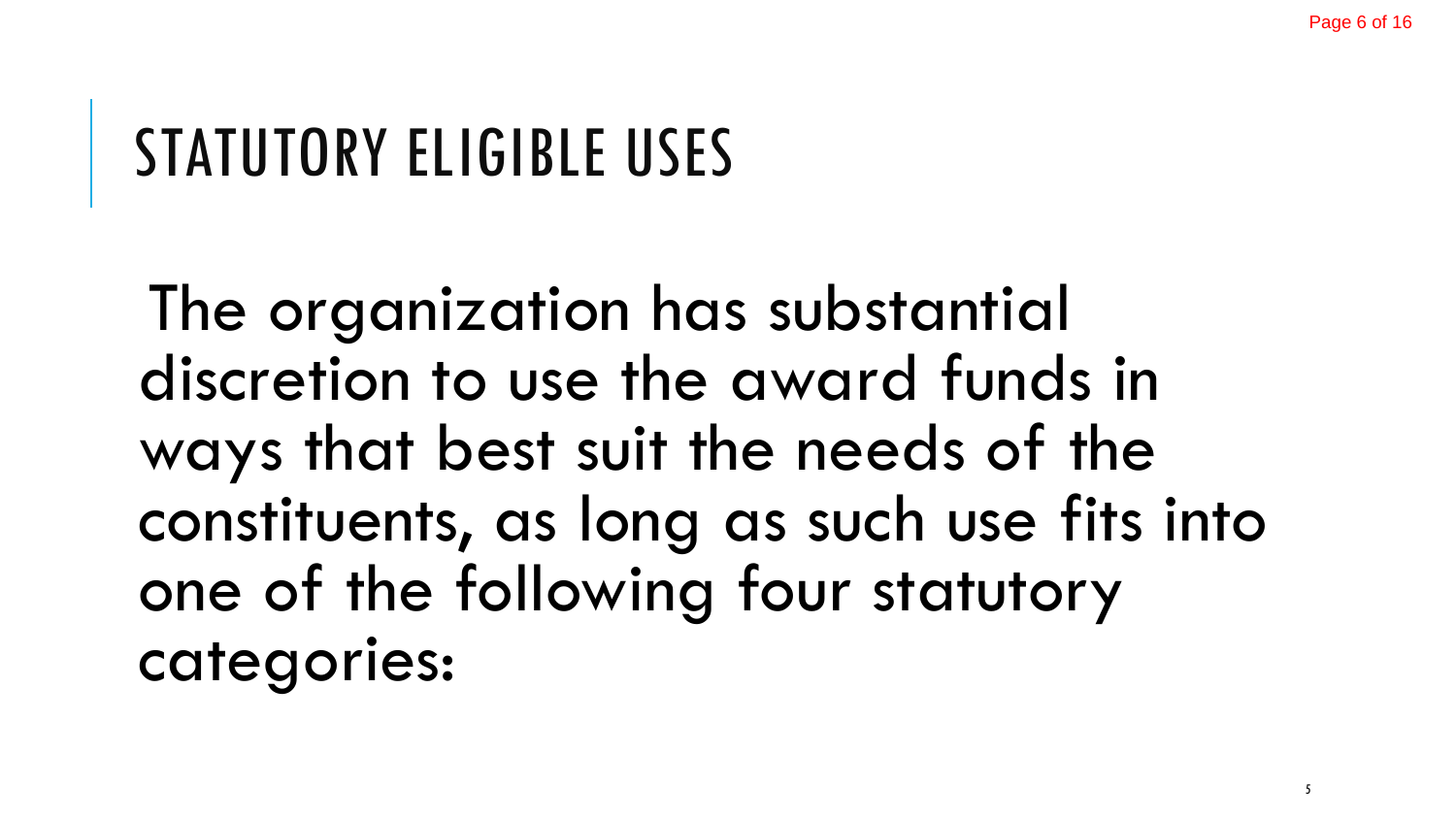#### To respond to the COVID-19 public health emergency or its negative economic impacts.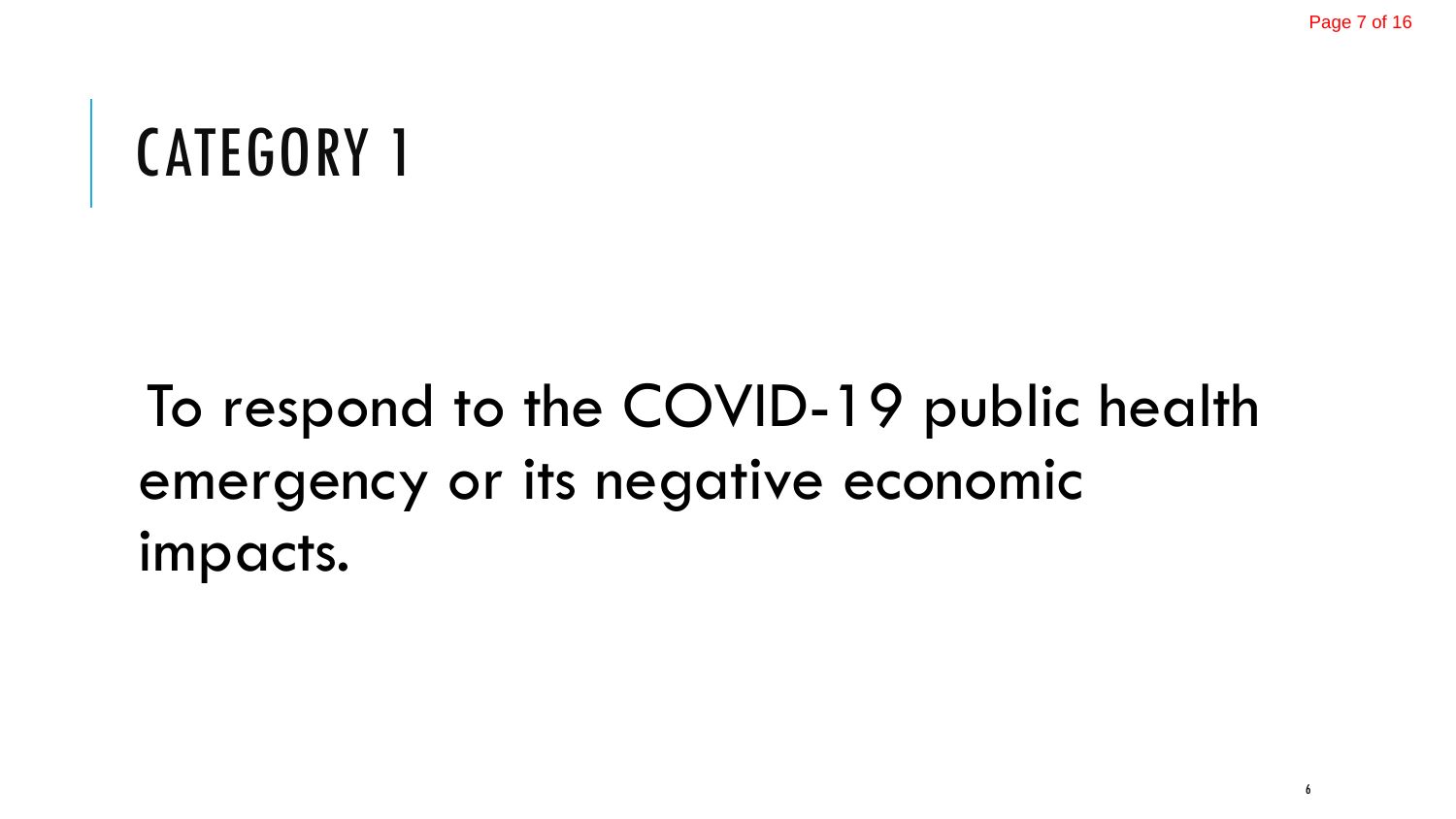To respond to workers performing essential work during the COVID-19 public health emergency by providing premium pay to such eligible workers of the recipient, or by providing grants to eligible employers that have eligible workers who performed essential work.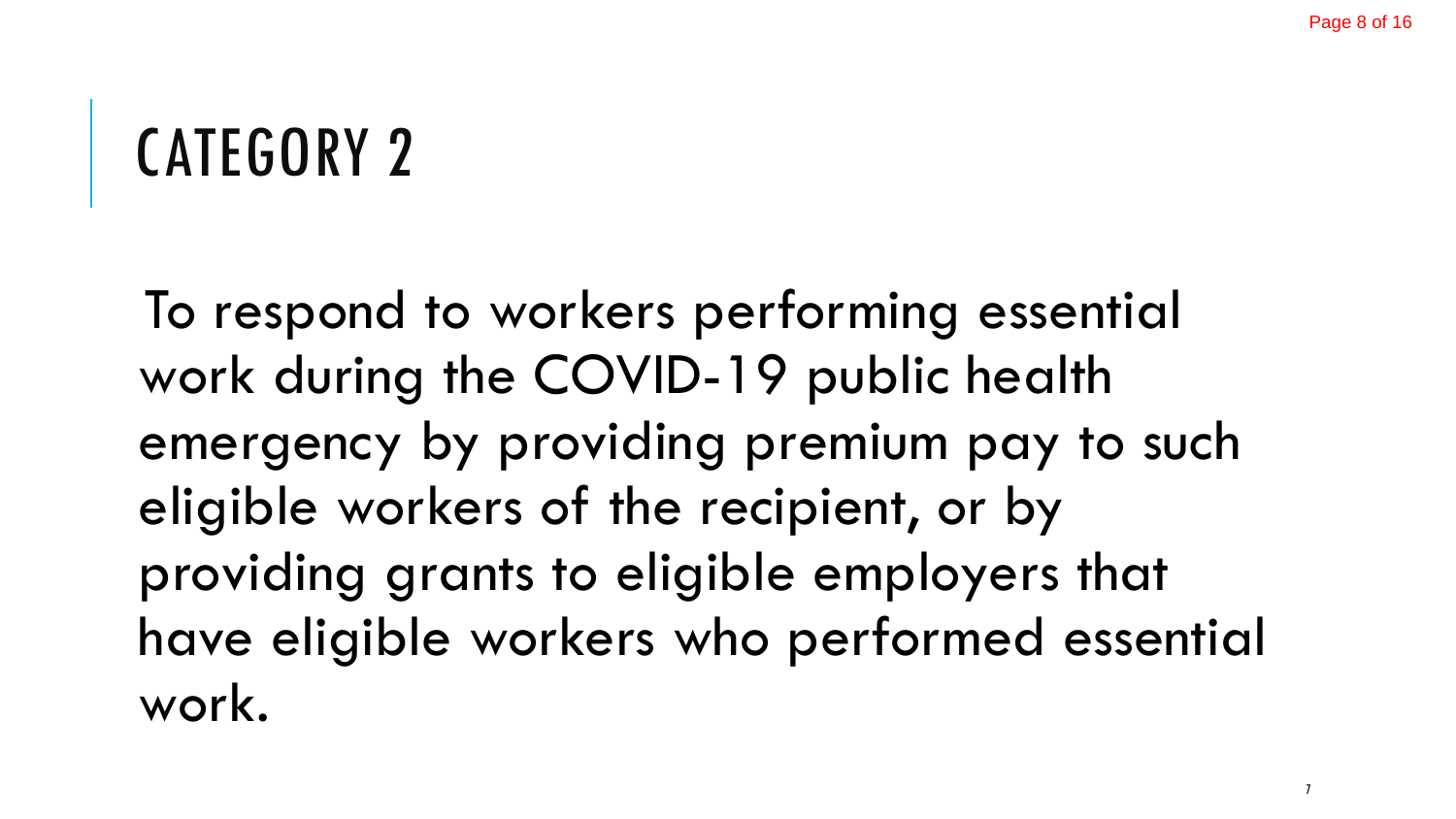For the provision of government services, to the extent of the reduction in revenue of such recipient due to the COVID-19 public health emergency, relative to revenues collected in the most recent full fiscal year of the recipient prior to the emergency.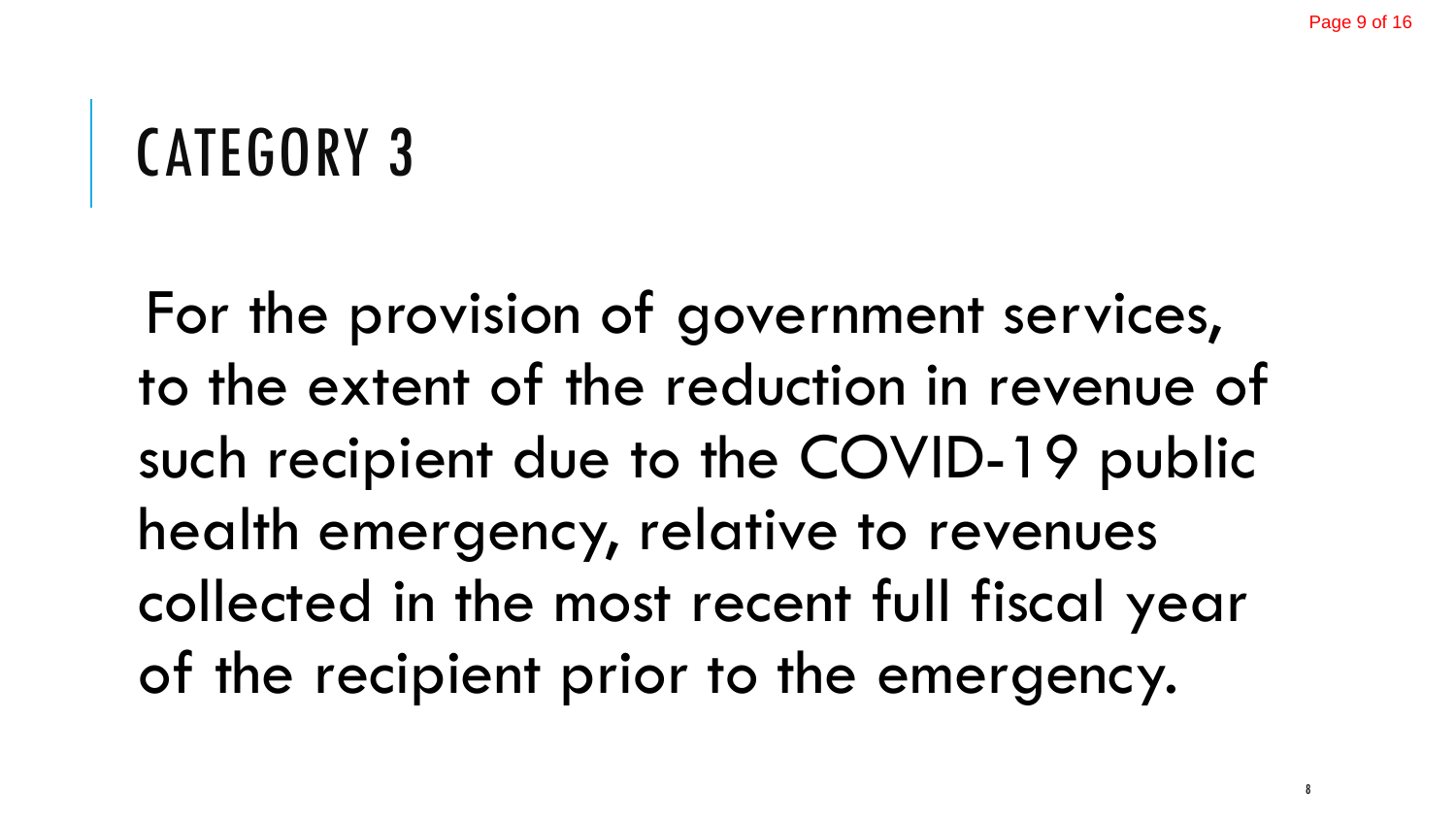## To make necessary investments in water, sewer, or broadband infrastructure.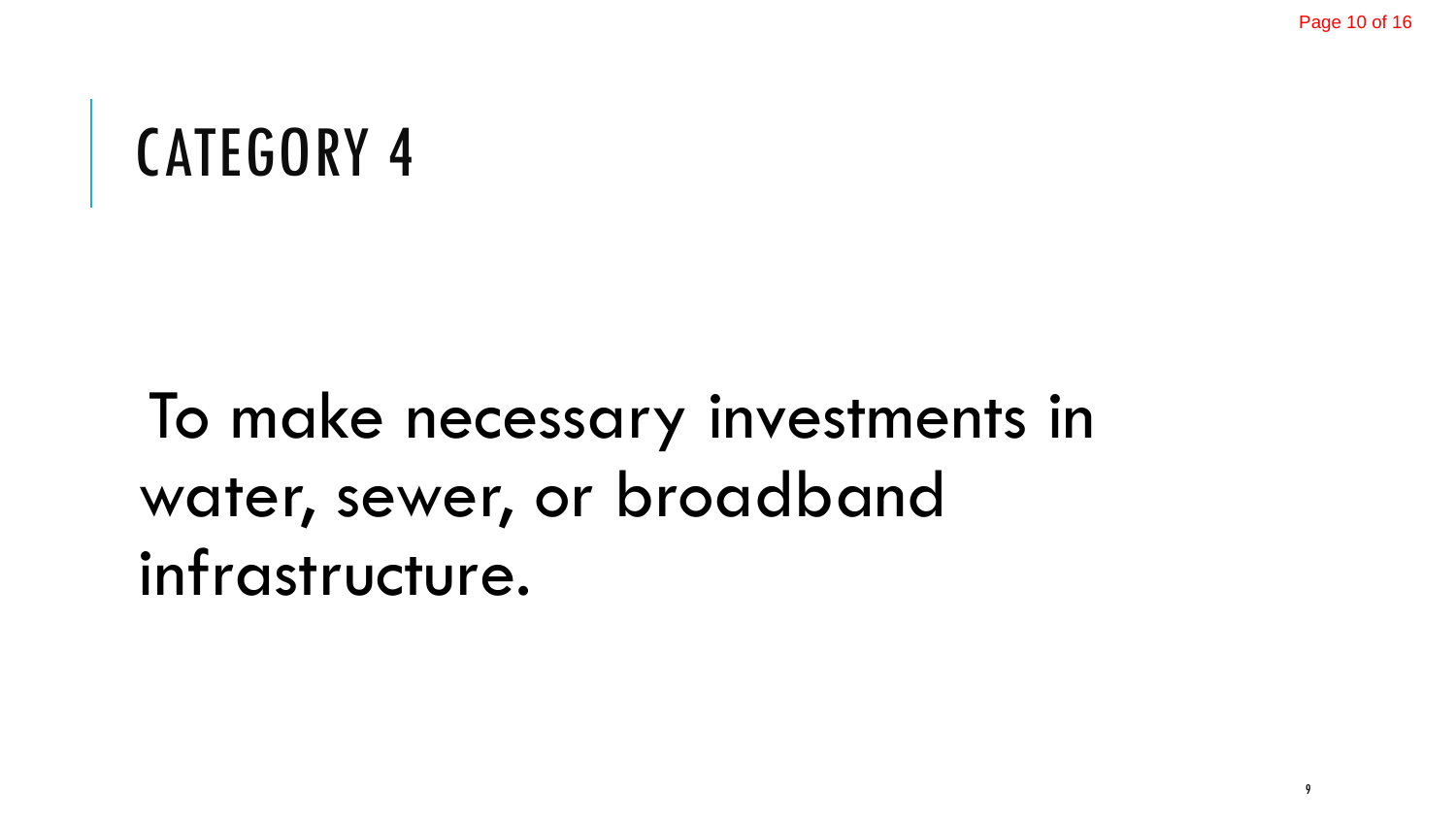## ELIGIBLE COSTS TIMEFRAME

SLFRF Funds may be used to cover eligible costs incurred during the period that begins on March 3, 2021 and ends on December 31, 2024, as long as the award funds for the obligations incurred by December 31, 2024 are expended by December 31, 2026. All funds not used must be returned to the Treasury.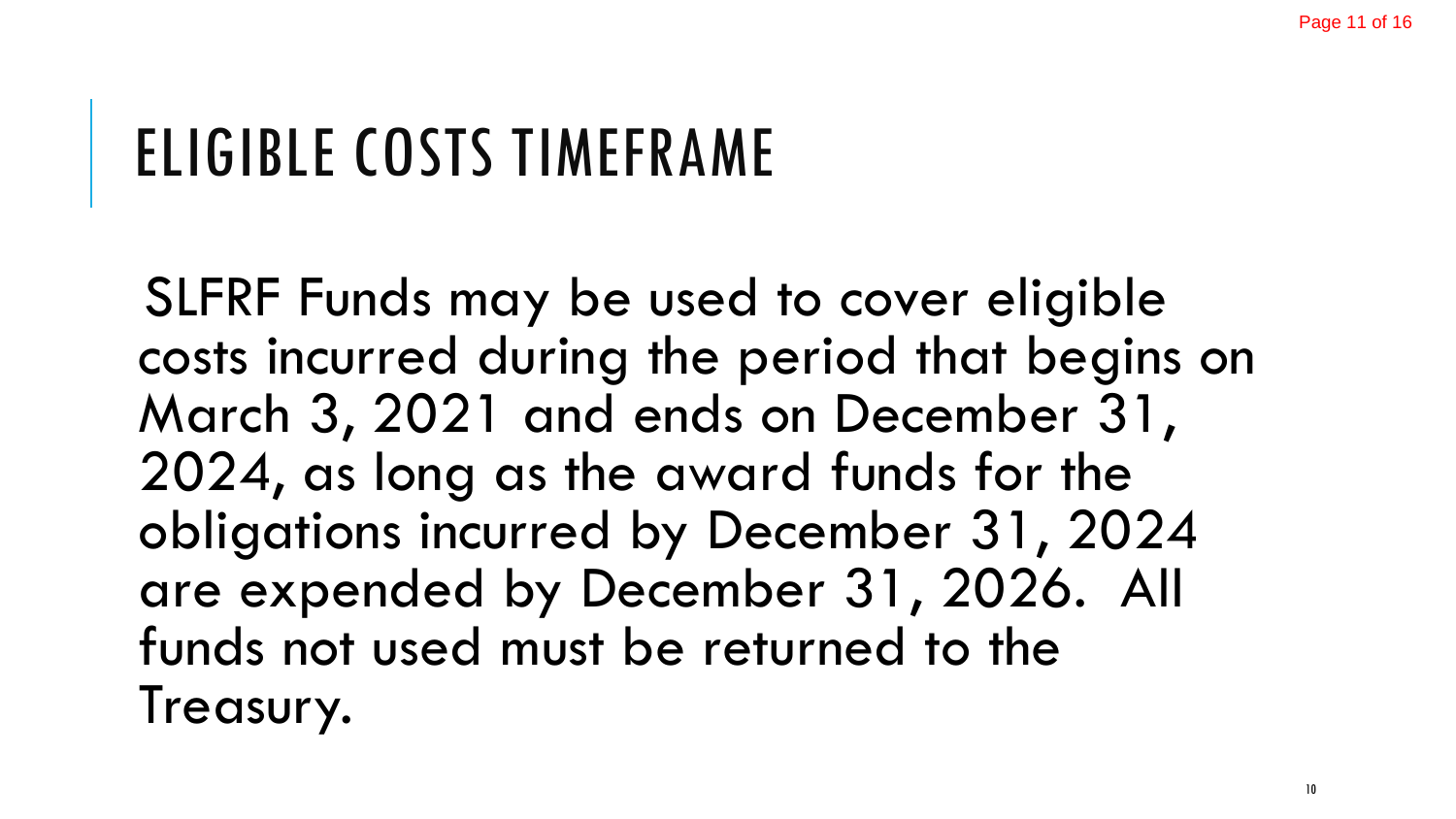#### U.S. TREASURY - INTERIM FINAL RULE

The U.S. Treasury's Interim Final Rule, effective as of May 17, 2021, details recipients' compliance responsibilities and provides additional information on eligible and restricted uses of SLFRF award funds and reporting requirements.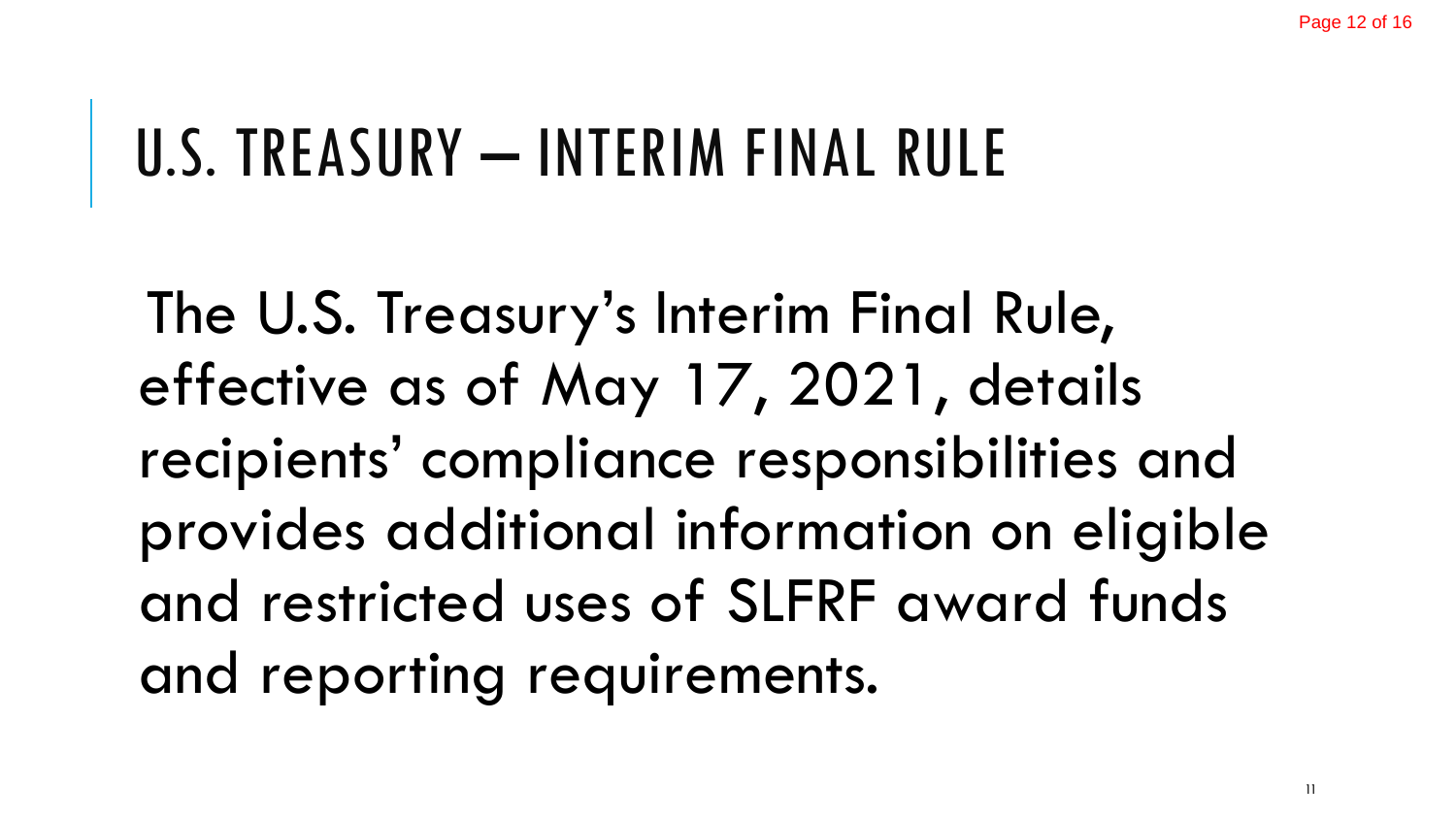## CASH MANAGEMENT

Recipients of SLFRF funds can place these funds in interest-bearing accounts, do not need to remit interest to the Treasury, and are not limited to using that interest for eligible uses under the SLFRF award.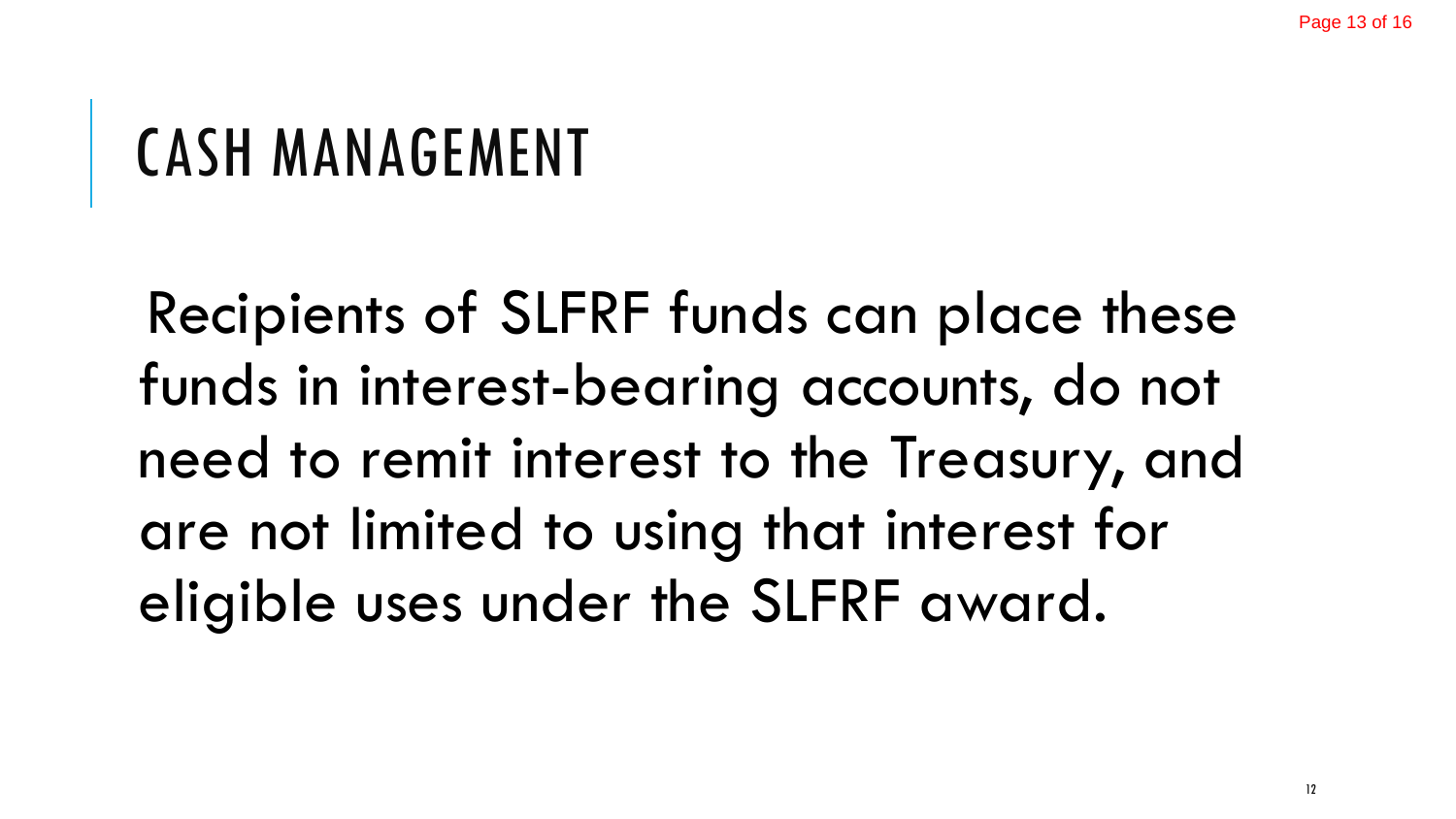#### ARPA GUIDING PRINCIPLE

"Adequate time should be taken to carefully consider all alternatives for the prudent use of ARPA funding prior to committing the resources to ensure the best use of the temporary funding."

*-Government Finance Officers Association*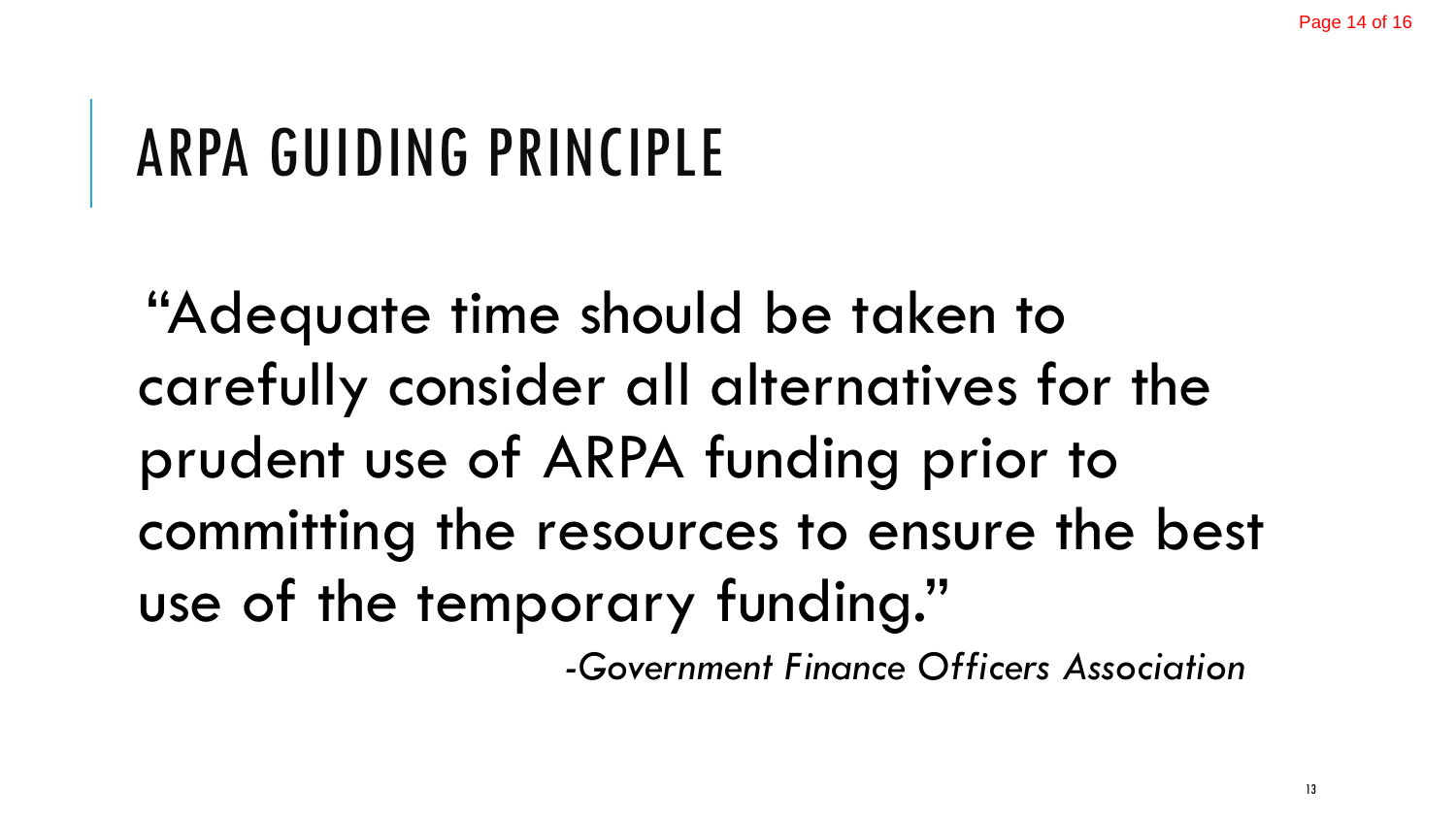SLFRF award information in this presentation was taken from the following U.S. Department of the Treasury publication:

*Coronavirus State and Local Fiscal Recovery Funds, Compliance and Reporting Guidance June 17, 2021 Version: 1.0*